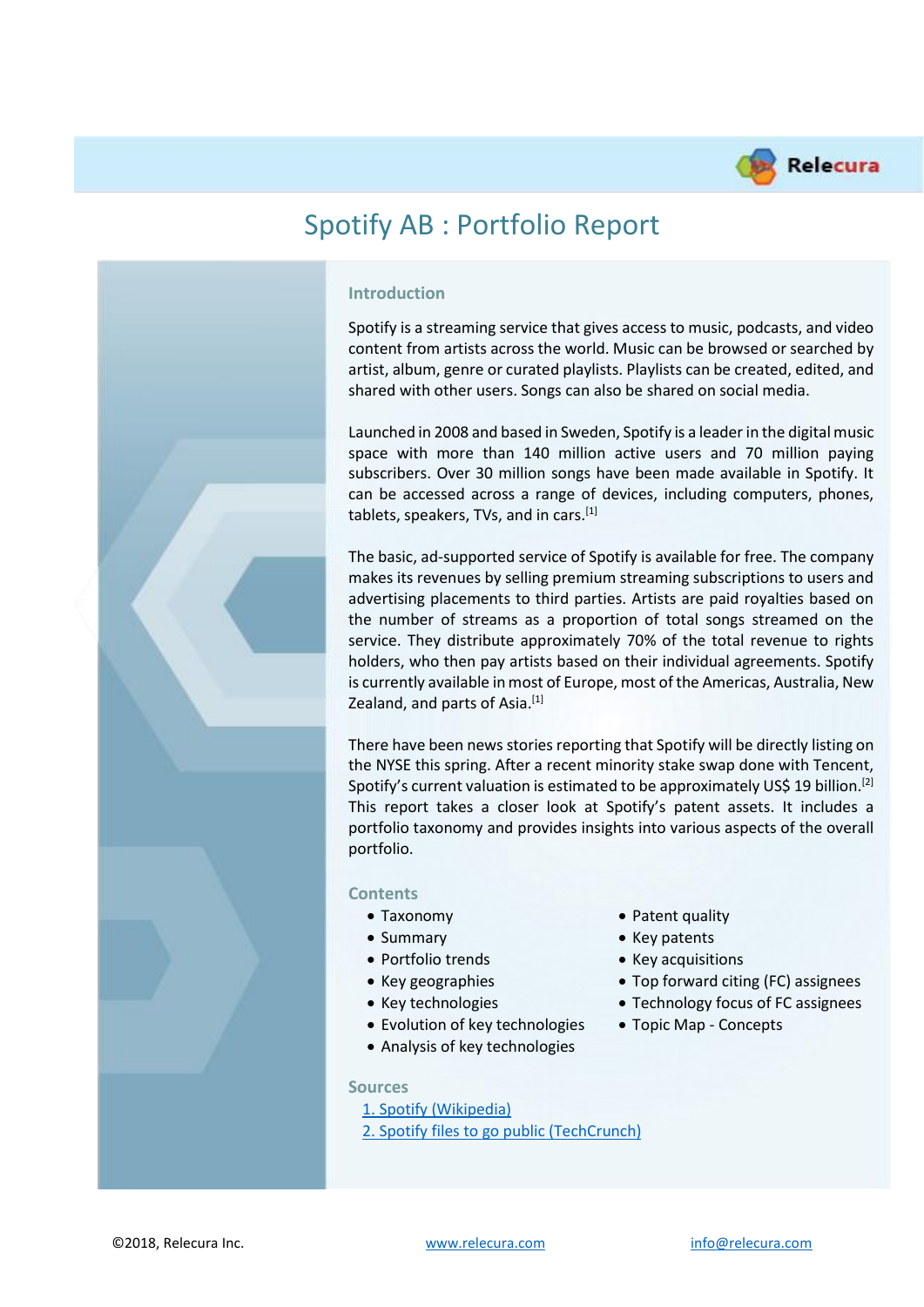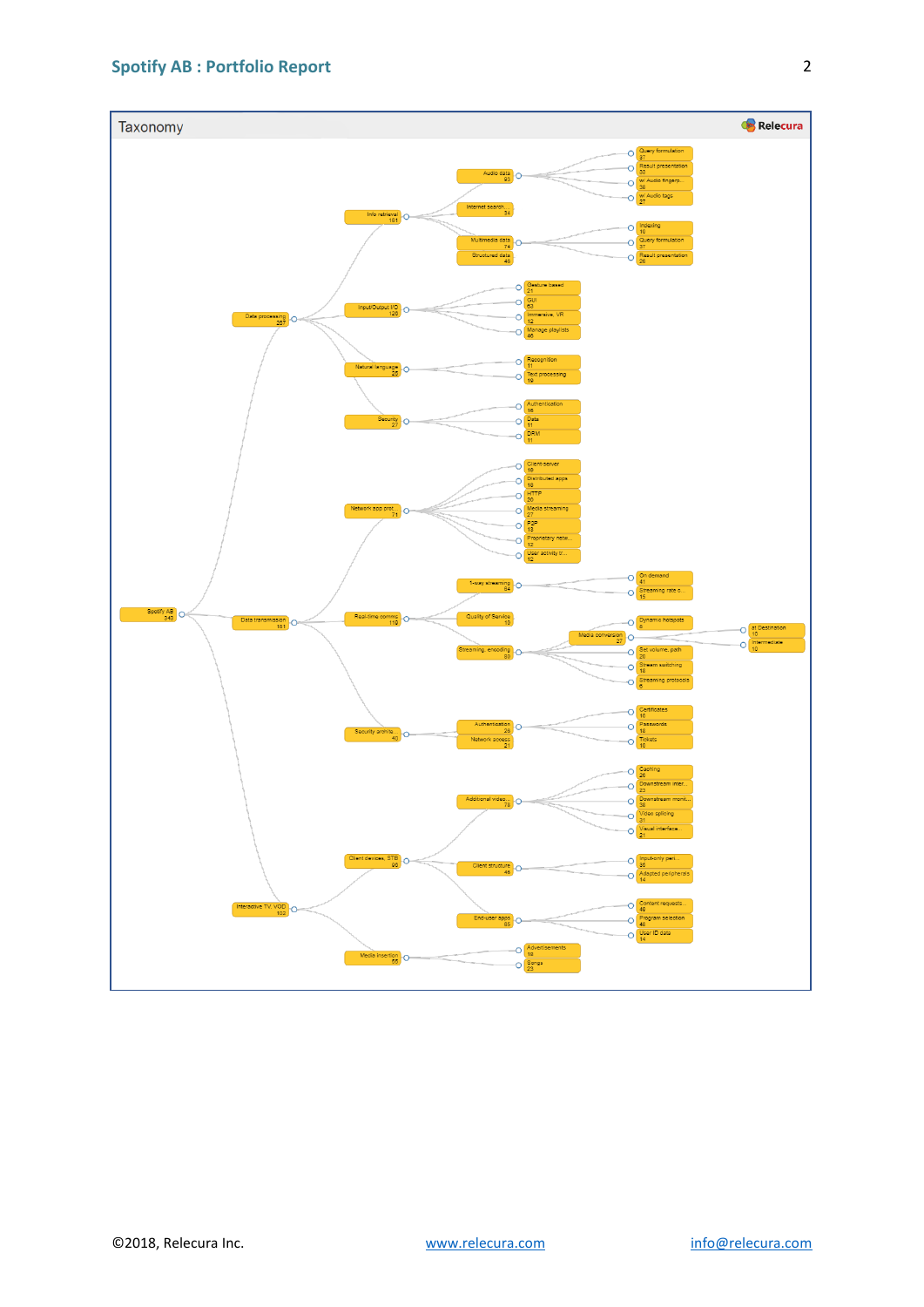



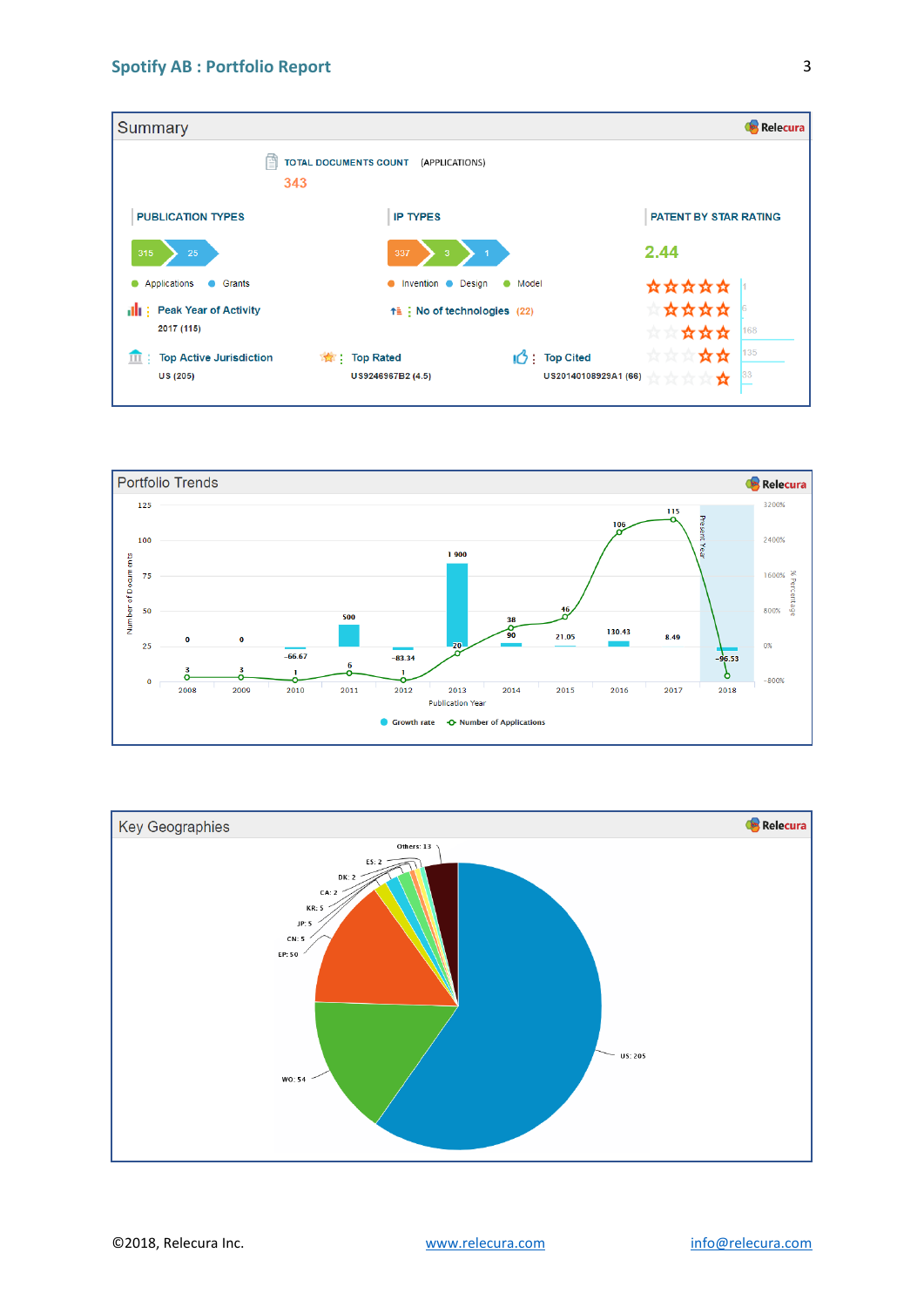



| Analysis of Key Technologies  |     |                |                                                                                                                                                                                                                                                                                                                            |                                                             |  |  |
|-------------------------------|-----|----------------|----------------------------------------------------------------------------------------------------------------------------------------------------------------------------------------------------------------------------------------------------------------------------------------------------------------------------|-------------------------------------------------------------|--|--|
| <b>Technologies</b>           |     |                | Applications Grants Sub Technologies                                                                                                                                                                                                                                                                                       | Geographies                                                 |  |  |
| digital data<br>processing    | 250 | 16             | function specific digital computer (176), digital interface arrangements (126), network protocols for real time communication (91)<br>, interactive tv, video on demand (80), arrangements, apparatus, circuits or systems for digital transmission (71)                                                                   | US (157), WO<br>$(50)$ , EP $(41)$ , JP<br>$(5)$ , CN $(4)$ |  |  |
| data<br>transmission          | 162 | 16             | network protocols for real time communication (119), arrangements, apparatus, circuits or systems for digital transmission (99),<br>digital interface arrangements (73), communication protocols supporting network applications (71), interactive tv, video on<br>demand (62)                                             | US (107), WO<br>$(24)$ , EP $(23)$ ,<br>$CN(4)$ , JP $(4)$  |  |  |
| pictorial<br>communication    | 110 | 12             | interactive tv, video on demand (102), digital interface arrangements (64), network protocols for real time communication (59),<br>function specific digital computer (44), arrangements, apparatus, circuits or systems for digital transmission (32)                                                                     | US (73), EP (16)<br>, WO (16) , CN (3)<br>, $KR(3)$         |  |  |
| data<br>processing<br>systems | 54  | $\overline{2}$ | data processing adapted for billing, commerce or marketing (41), function specific digital computer (25), data processing in<br>relation to payments (13), arrangements, apparatus, circuits or systems for digital transmission (12), architecture for network<br>security (11)                                           | US (34), EP (10)<br>, $WO(8)$ , $JP(2)$ ,<br>CN(1)          |  |  |
| information<br>storage        | 34  | 3              | editing, indexing, addressing, timing or synchronising, monitoring, measuring tape travel of recording device (35), function<br>specific digital computer (29), digital interface arrangements (20), interactive tv, video on demand (16), data organisation or<br>data communication for electrophonic musical tools (11) | US (24), EP (6),<br>WO (6), DK (1)                          |  |  |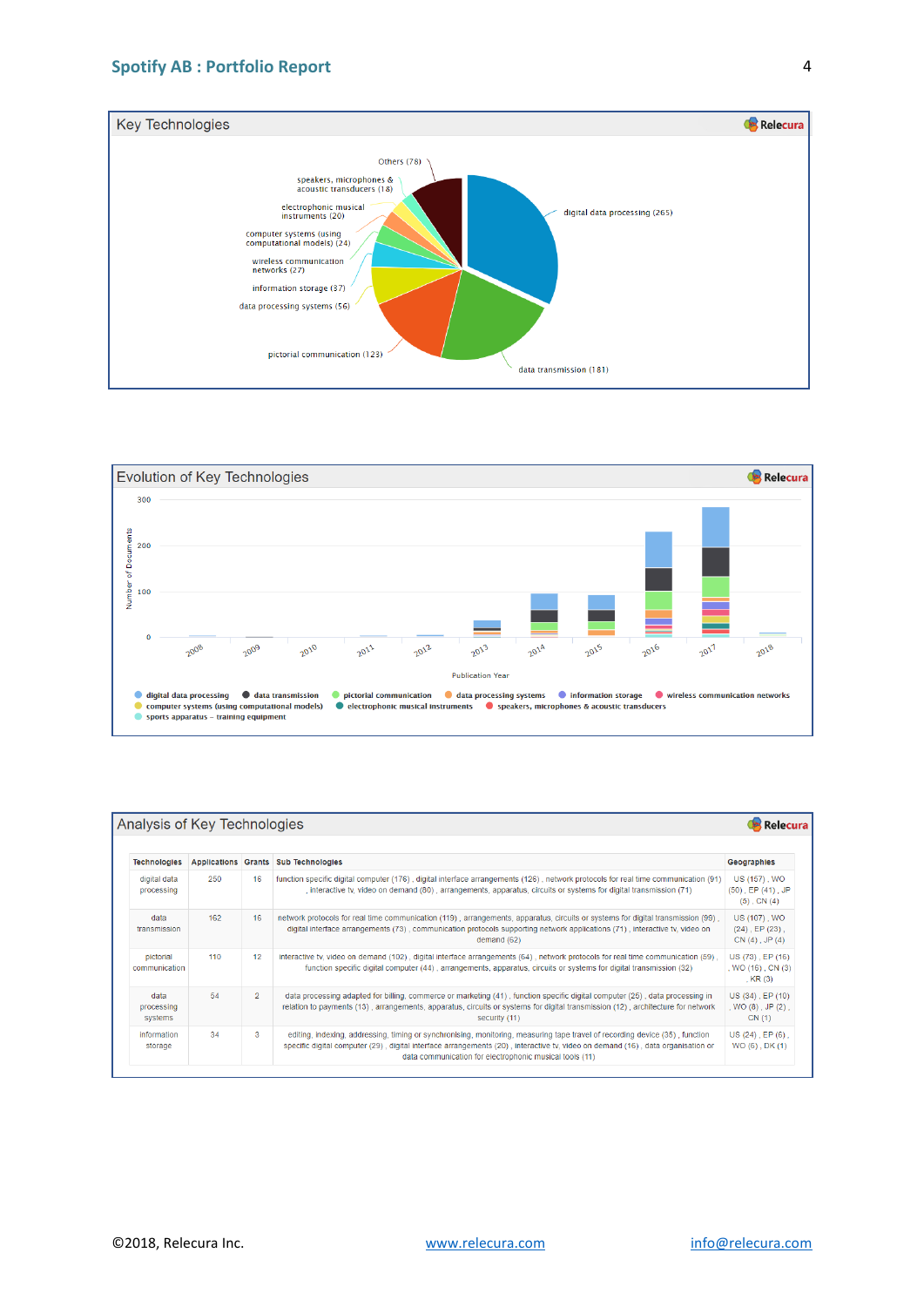## **Spotify AB : Portfolio Report**



| Key Patents in portfolio<br>Relecura |                                                                                        |                                                                                                     |                                                                                                      |                       |                       |                          |  |  |
|--------------------------------------|----------------------------------------------------------------------------------------|-----------------------------------------------------------------------------------------------------|------------------------------------------------------------------------------------------------------|-----------------------|-----------------------|--------------------------|--|--|
|                                      |                                                                                        |                                                                                                     |                                                                                                      |                       |                       |                          |  |  |
| <b>Publicaton No.</b>                |                                                                                        | <b>Title</b>                                                                                        | Inventor                                                                                             | Filing<br>Date        | <b>Star</b><br>Rating | #Fwd<br><b>Citations</b> |  |  |
|                                      | SYSTEMS AND METHODS FOR MULTI-CONTEXT MEDIA<br>US20140006483A1<br>CONTROL AND PLAYBACK |                                                                                                     | Sten Garmark, Karl Magnus Röös, Andreas Öman, Per Gunnar<br>Joachim Bengtsson, Marcus Per Vesterlund | $2013 -$<br>$03-04$   | 4.5                   | 55                       |  |  |
|                                      | LIS9246967B2                                                                           | Systems, methods, and user interfaces for previewing media<br>content                               | Sten Garmark, Quenton Cook, Gustay Soderstrom, Ivo Silva, Michelle<br>Kadir, Peter Stromberg         | $2013 -$<br>$10 - 14$ | 45                    | 66                       |  |  |
|                                      | US9654532B2                                                                            | System and method for sharing file portions between peers with<br>different capabilities            | Ludvig Strigeus, Eric Hoffert, Andreas Oman                                                          | $2013 -$<br>$12 - 19$ | 40                    | 32                       |  |  |
|                                      | US9043850B2                                                                            | System and method for switching between media streams while<br>providing a seamless user experience | Eric Hoffert, Mike Berkley, Kevin Faaborg, Gustav Soderstrom                                         | $2014 -$<br>$01 - 27$ | 40                    | 29                       |  |  |
|                                      | US20140006947A1                                                                        | SYSTEMS AND METHODS FOR MULTI-CONTEXT MEDIA<br><b>CONTROL AND PLAYBACK</b>                          | Sten Garmark, Karl Magnus Röös, Andreas Öman, Per Gunnar<br>Joachim Bengtsson, Marcus Per Vesterlund | $2013 -$<br>$06 - 26$ | 3.5                   | 29                       |  |  |

| Key acquisitions<br>Relecura           |                           |                                                                                                                                                                                         |  |  |  |  |
|----------------------------------------|---------------------------|-----------------------------------------------------------------------------------------------------------------------------------------------------------------------------------------|--|--|--|--|
| <b>Acquired from</b>                   | Number of<br>applications | <b>Technologies</b>                                                                                                                                                                     |  |  |  |  |
| <b>ECHO NEST</b><br><b>CORPORATION</b> | 14                        | digital data processing (13), data<br>processing systems (5), greentech -<br>others (3), computer systems (using<br>computational models) (2),<br>electrophonic musical instruments (2) |  |  |  |  |
| SOUNDWAVE ANALYTICS<br>LIMITED         | 6                         | digital data processing (6), wireless<br>communication networks (3), data<br>processing systems (2), data<br>transmission $(2)$ , data presentation $(1)$                               |  |  |  |  |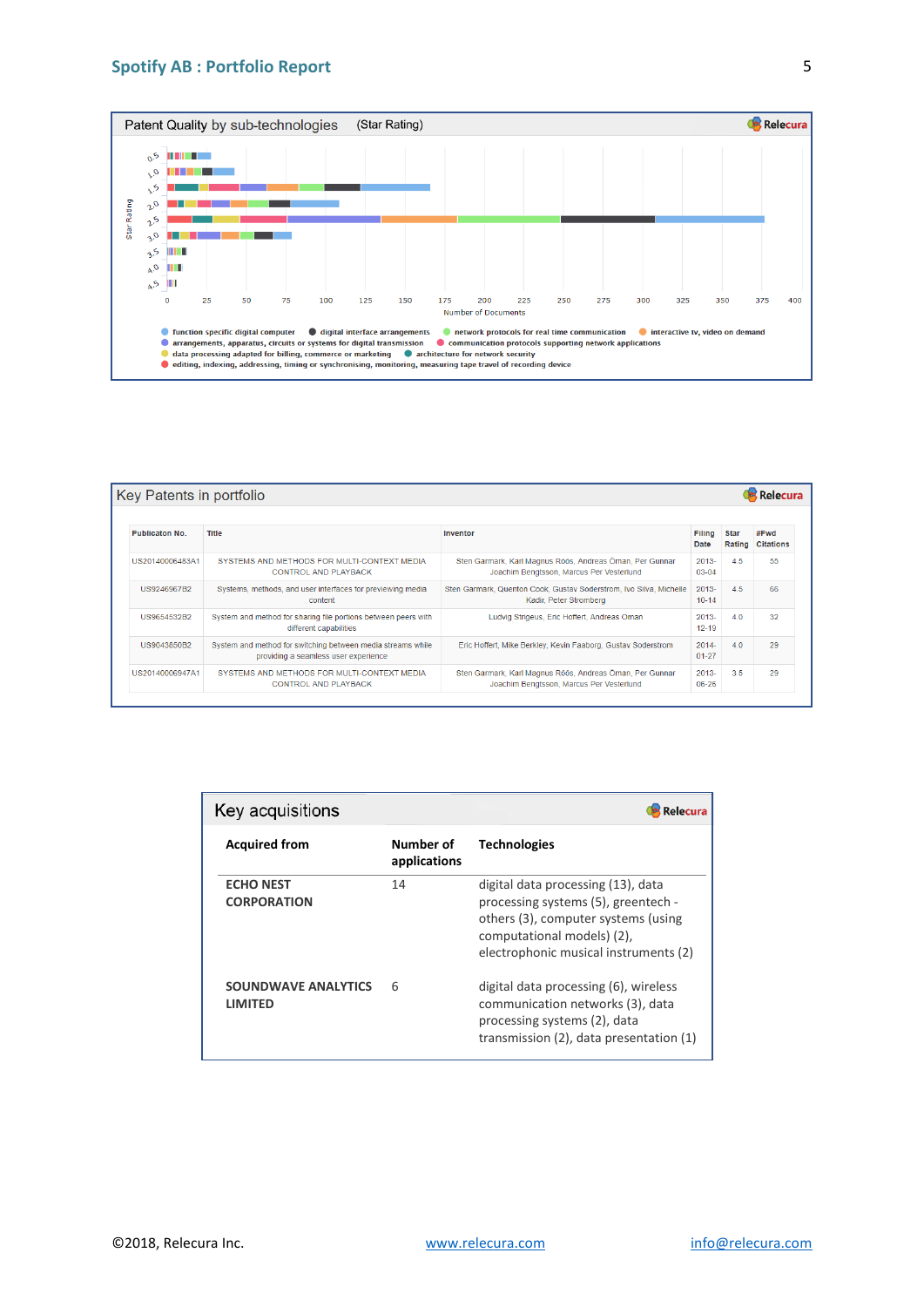# **Spotify AB : Portfolio Report**

| Top Forward Citing Assignees            | <b>Relecura</b>        |
|-----------------------------------------|------------------------|
| <b>Assignee</b>                         | Number of<br>documents |
| <b>GOOGLE</b>                           | 23                     |
| <b>SONOS INC</b>                        | 14                     |
| <b>APPLE</b>                            | 12                     |
| <b>ECHO NEST CORPORATION</b>            | 11                     |
| <b>IBM</b>                              | 10                     |
| <b>IHEARTMEDIA MAN SERVICES INC</b>     | 9                      |
| <b>CLEAR CHANNEL COMMUNICATIONS INC</b> | 8                      |
| <b>FACEBOOK</b>                         | 8                      |
| <b>MICROSOFT</b>                        | 8                      |

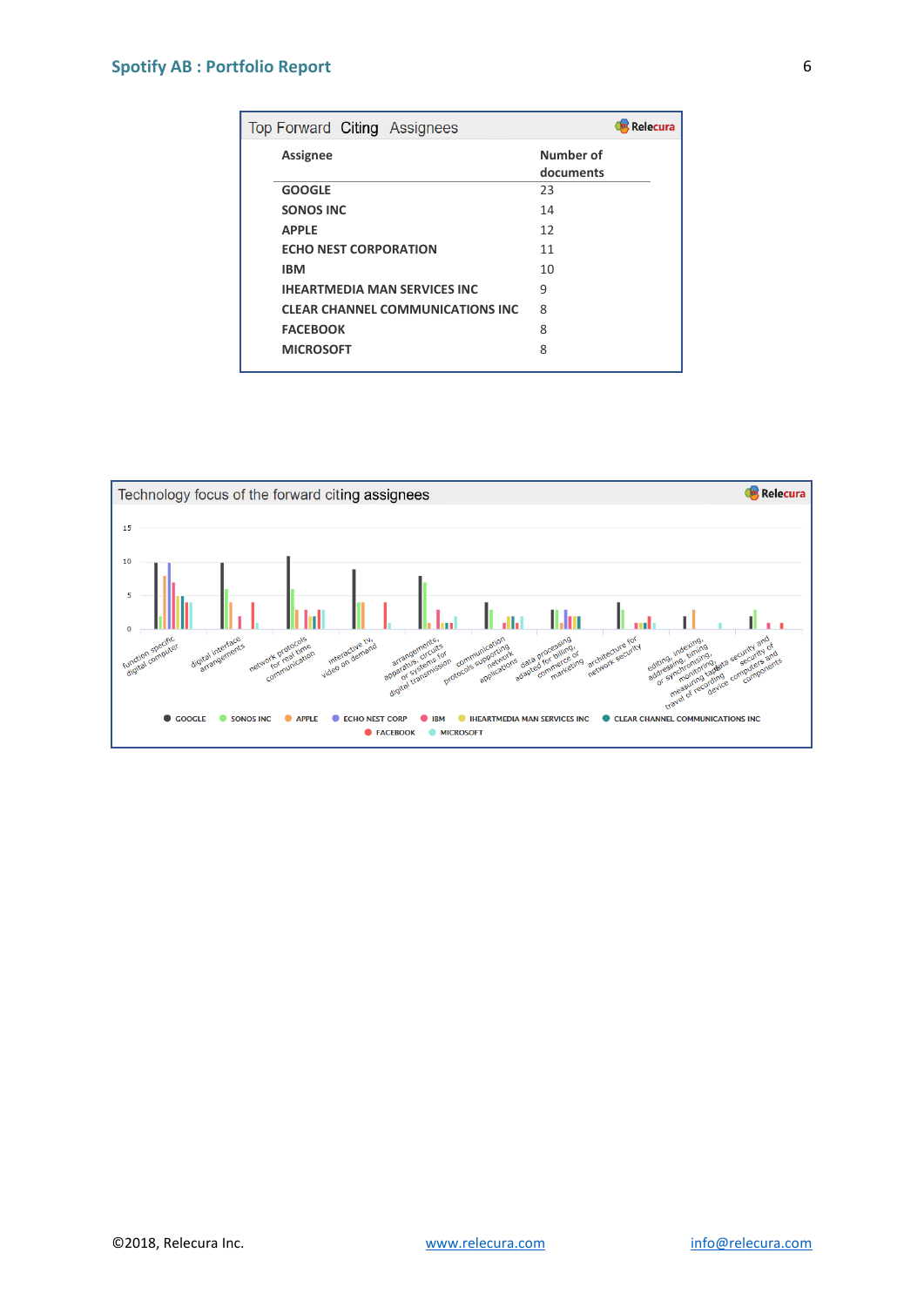